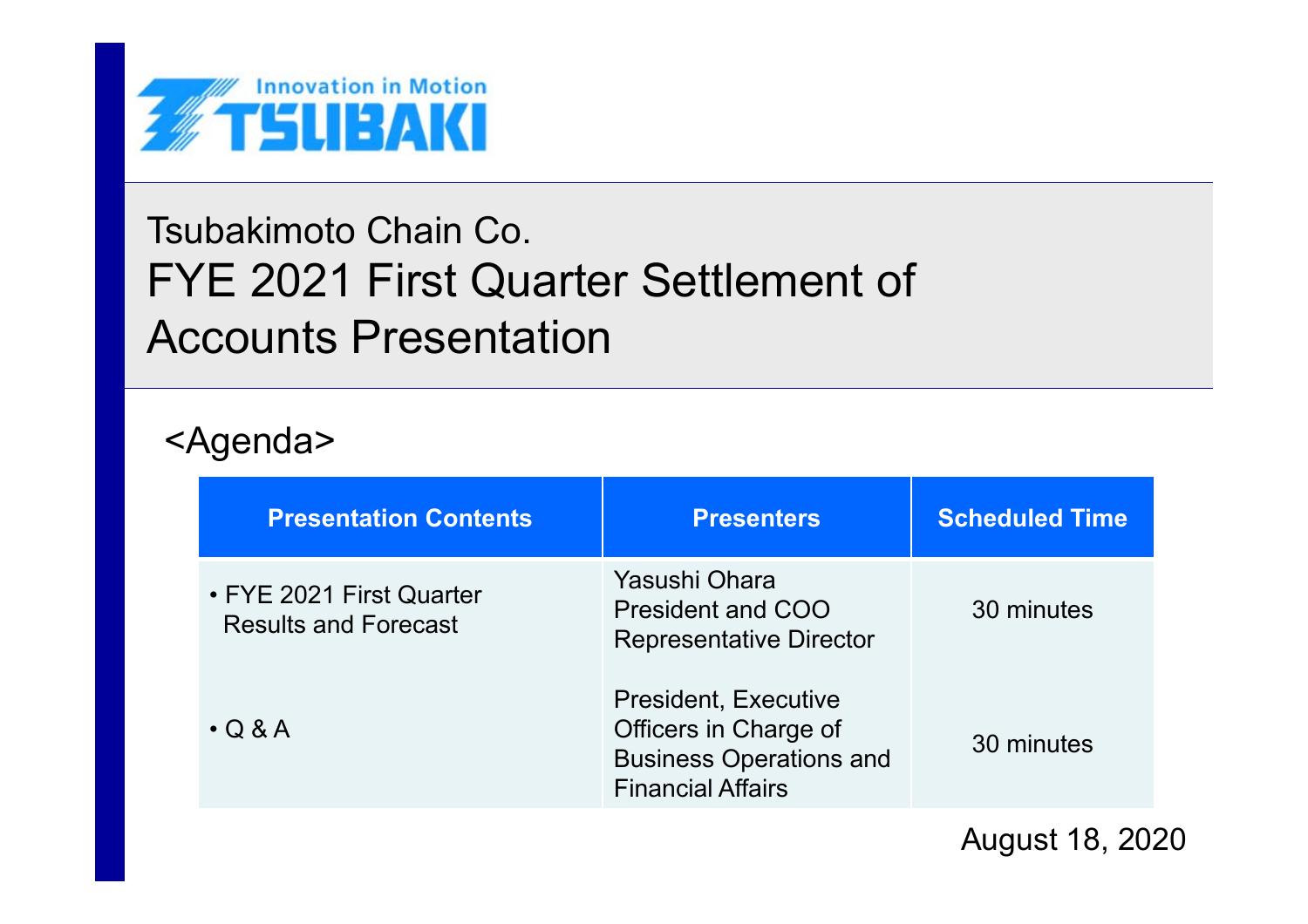# FYE 2021 First Quarter Consolidated Results



**Tsubakimoto Chain Co.**

FYE 2021 First Quarter Settlement of Accounts Presentation Materials

1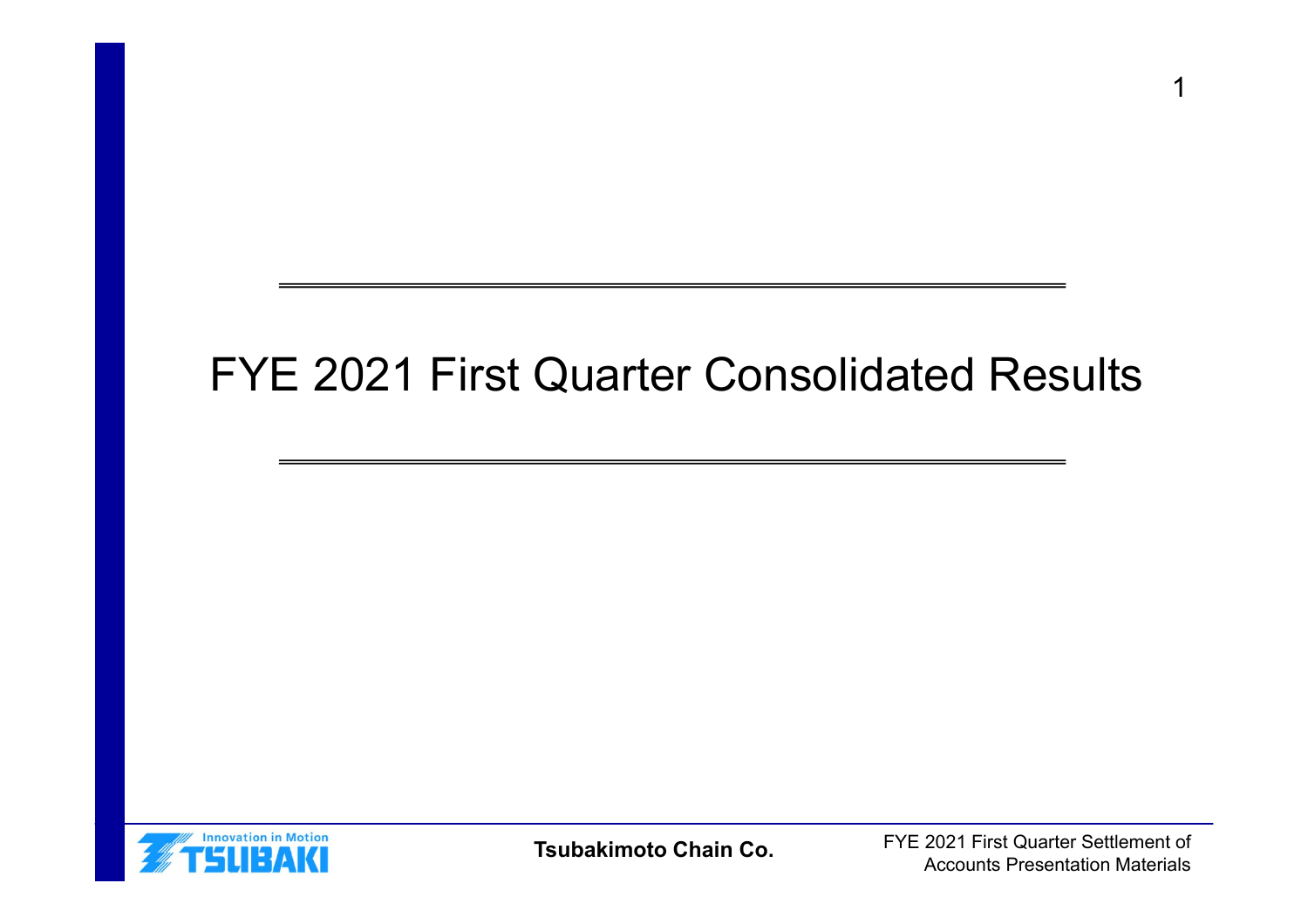# **1. FYE 2021 Q1 Review Highlights of Consolidated Results** <sup>2</sup>

■ The substantial impact of the spread of COVID-19 resulted in a year-on-year decrease in sales and income.

|                         | <b>FYE 2020</b> | <b>FYE 2021</b> | <b>YOY</b> |           |
|-------------------------|-----------------|-----------------|------------|-----------|
|                         | 1st Qtr         | 1st Qtr         | Inc / Dec  |           |
| Net sales               | 55,894          | 40,829          | $-15,064$  | $-27.0\%$ |
| <b>Operating income</b> | 3,659           | 1,169           | $-2,490$   | $-68.1%$  |
| $\frac{0}{0}$           | 6.5%            | 2.9%            | $-3.6%$    |           |
| <b>Ordinary income</b>  | 4,314           | 1,649           | $-2,664$   | $-61.8%$  |
| Net income              | 3,201           | 1,211           | $-1,989$   | $-62.2%$  |
| Net income per share    | 84.58 yen       | 32.74 yen       |            |           |
| (Exchange rates 1 USD)  | 109.90 yen      | 107.63 yen      |            |           |
| (Exchange rates 1 EUR)  | 123.50 yen      | 118.59 yen      |            |           |
| (Exchange rates 1 RMB)  | 16.32 yen       | 15.59 yen       |            |           |

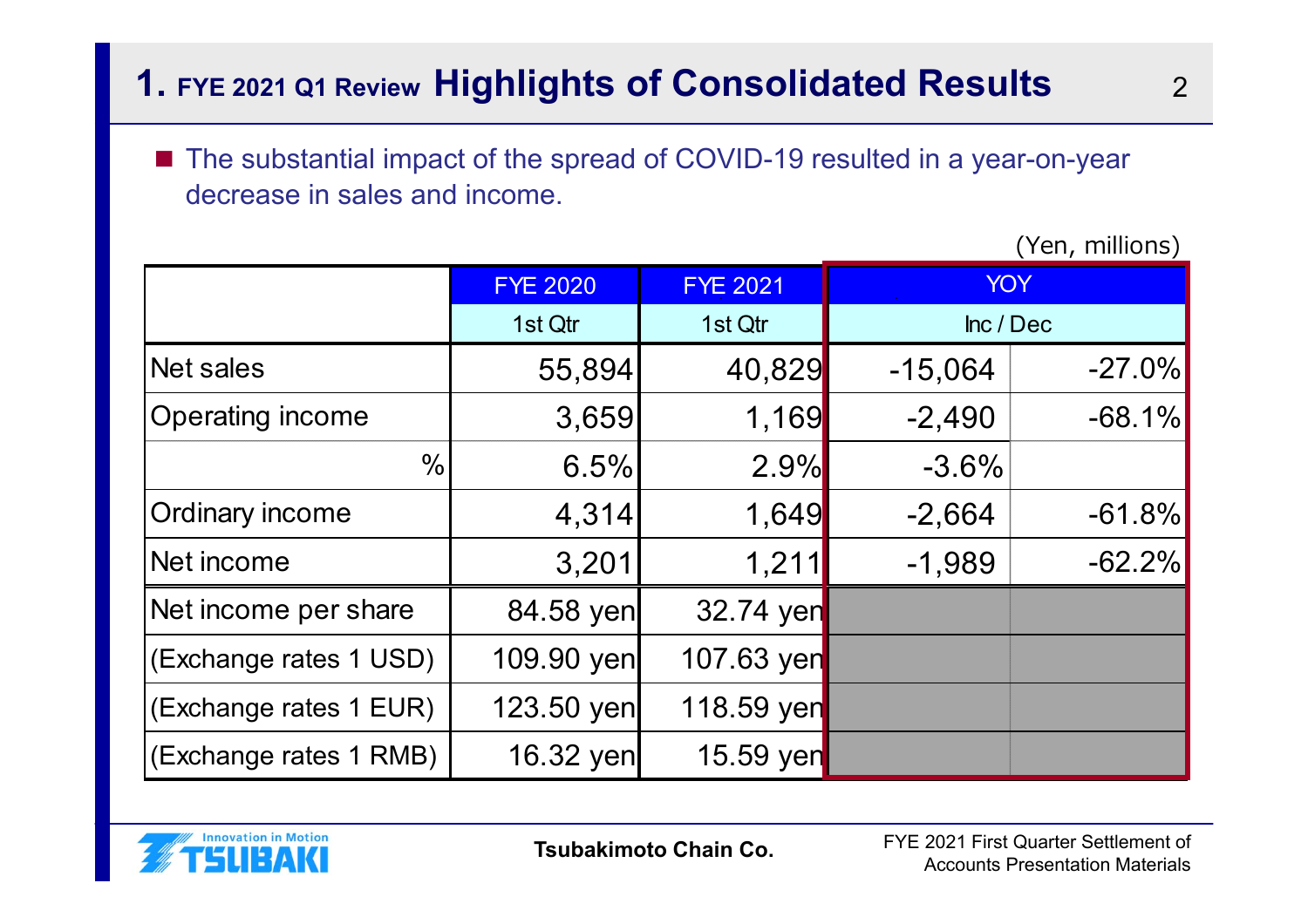## **2. FYE 2021 Q1 Review Breakdown by Operations** <sup>3</sup>

■ Sales fell in the Chain and PTUC operations, but managed to remain profitable. The Automotive Parts and Materials Handling Systems operations posted losses, due to being heavily impacted by lockdowns and other measures to curb the spread of COVID-19. (Yen, millions)

|                                                   |                         | <b>FYE 2020</b> | <b>FYE 2021</b> | <b>YOY</b> |          |
|---------------------------------------------------|-------------------------|-----------------|-----------------|------------|----------|
|                                                   |                         | 1st Qtr         | 1st Qtr         | Inc / Dec  |          |
|                                                   | Net sales <sup>*1</sup> | 17,070          | 14,640          | $-2,430$   | $-14.2%$ |
| Chain                                             | Operating income        | 2,067           | 1,594           | $-472$     | $-22.9%$ |
|                                                   | $\frac{0}{0}$           | 12.1%           | 10.9%           |            |          |
|                                                   | Net sales <sup>*1</sup> | 6,067           | 4,533           | $-1,533$   | $-25.3%$ |
| <b>Power Transmission Units</b><br>and Components | Operating income        | 656             | 202             | $-454$     | $-69.2%$ |
|                                                   | $\frac{0}{0}$           | 10.8%           | 4.5%            |            |          |
|                                                   | Net sales <sup>*1</sup> | 18,393          | 10,450          | $-7,942$   | $-43.2%$ |
| Automotive<br>Parts                               | Operating income        | 1,718           | $-172$          | $-1,891$   |          |
|                                                   | $\frac{0}{0}$           | 9.3%            |                 |            |          |
|                                                   | Net sales <sup>*1</sup> | 14,351          | 10,993          | $-3,357$   | $-23.4%$ |
| <b>Materials Handling</b><br><b>Systems</b>       | Operating income        | $-400$          | $-201$          | 198        |          |
|                                                   | $\frac{0}{0}$           |                 |                 |            |          |
|                                                   | Net sales <sup>*1</sup> | 998             | 881             | $-117$     | $-11.7%$ |
| Other <sup>*2</sup>                               | Operating income        | $-26$           | $-91$           | -65        |          |
|                                                   | $\frac{0}{0}$           |                 |                 |            |          |

\*1: Sales figures include internal sales and transfers betw een segments.

\*2: "Other" is not a reportable segment.



**Tsubakimoto Chain Co.**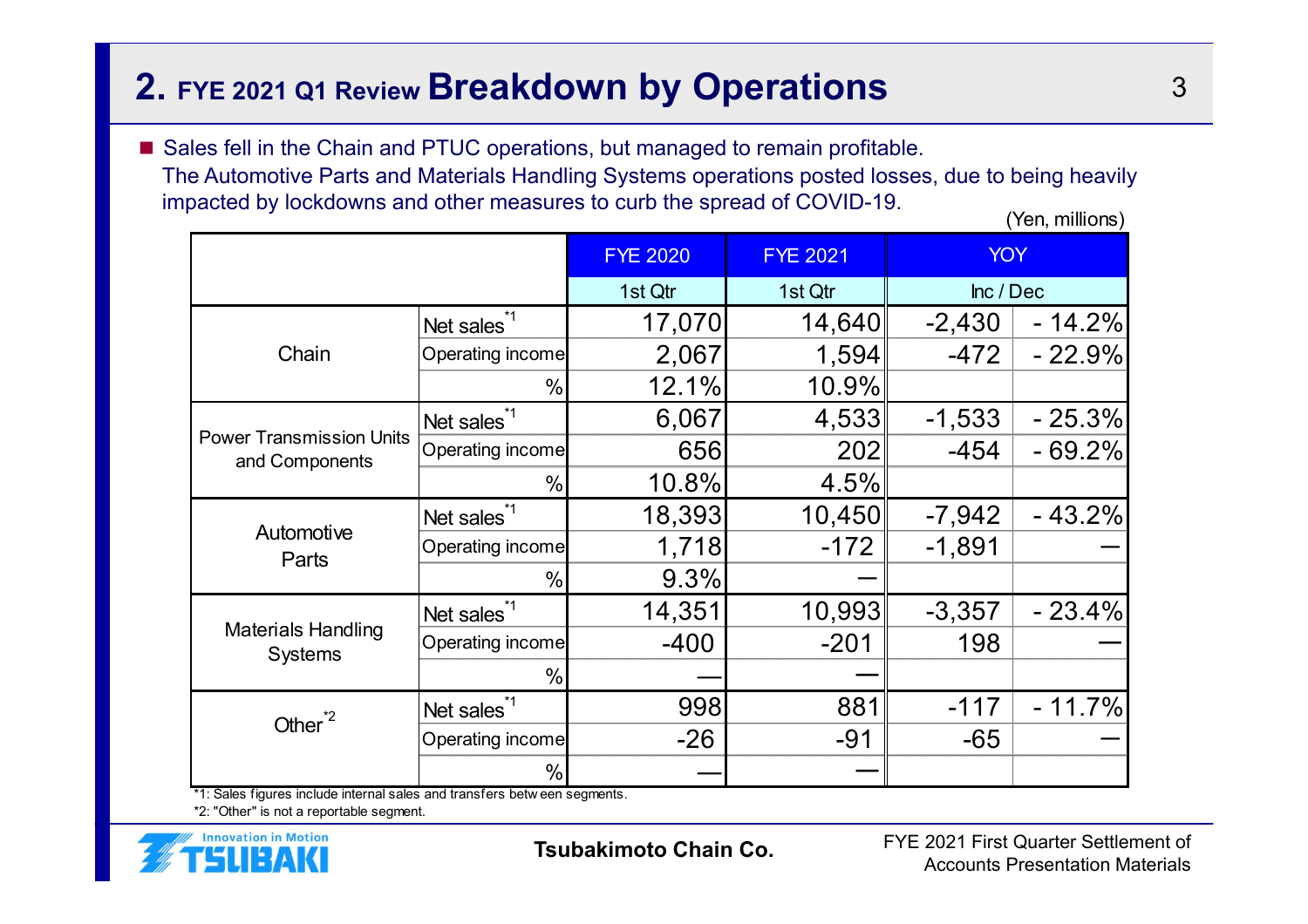# FYE 2021 Consolidated Forecast



**Tsubakimoto Chain Co.**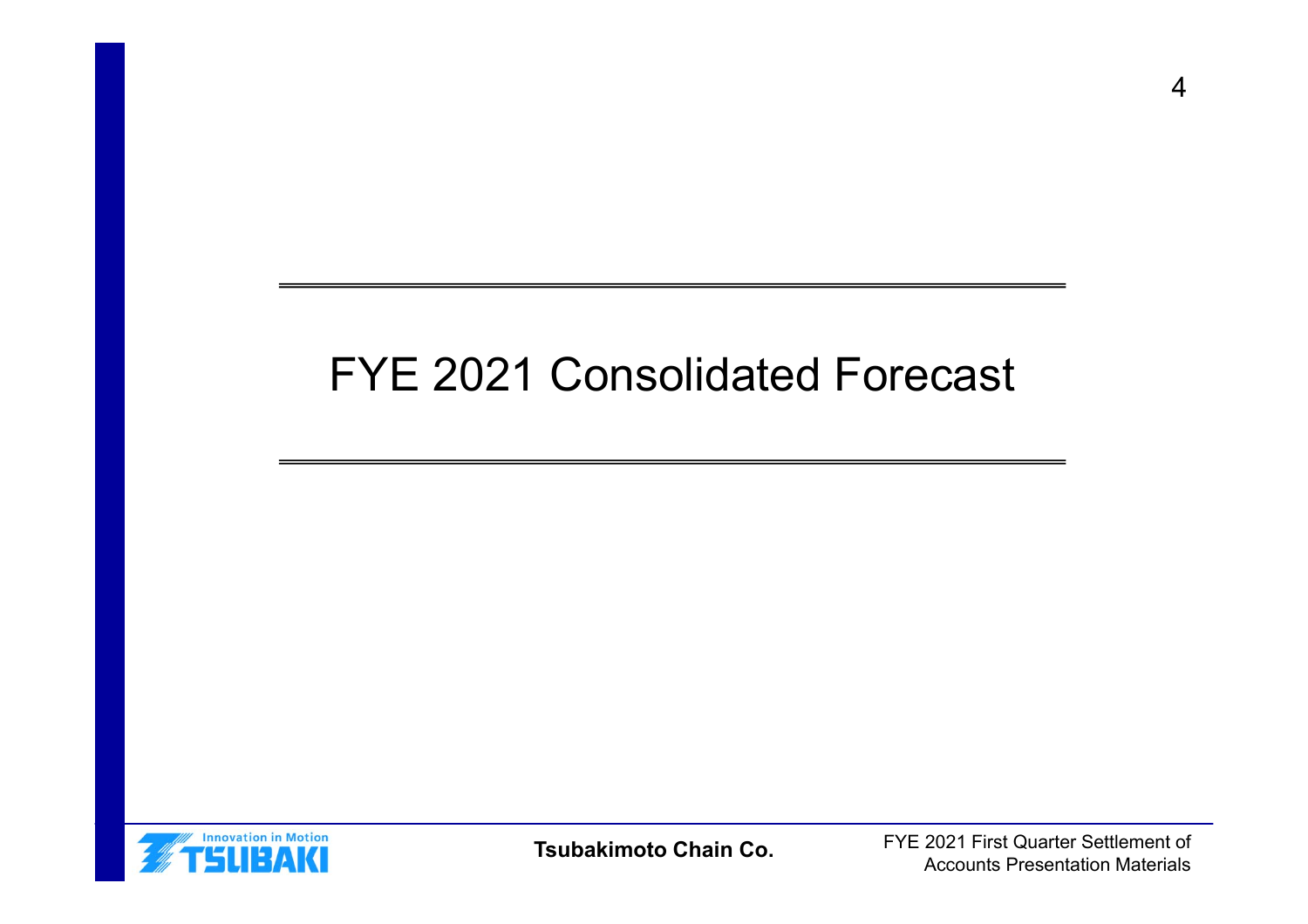## **3. FYE 2021 Full Year Results Forecast** 5

■ Although we expect a gradual pickup from the second half of the fiscal year, the demand will not be rapid enough to offset the decrease in sales and income in the first half. As a result, we forecast a decrease in sales and income for the full year.

FYE 2020(Actual) YOY FYE 2021 (Forecast)Full year 1st half 2nd half Full year 1 Inc / Dec Net sales 226,423 88,000 102,500 190,500 - 15.9% Operating income | 16,146 | 1,900 | 4,700 | 6,600 | - 59.1%  $\frac{0}{0}$  7.1% 2.2% 4.6% 3.5% Ordinary income 16,698 2,700 4,700 7,400 - 55.7% Net income 11,576 1,700 3,600 5,300 - 54.2% Net income per share  $\vert$  308.71 yen  $\vert$  45.94 yen  $\vert$  97.27 yen  $\vert$  143.21 yen  $($ Exchange rates 1 US\$ $)$  108.71 yen 105.00 yen 105.00 yen  $(Exchange \text{ rates } 1 \text{ EUR})$   $120.81 \text{ yen}$   $(116.00 \text{ yen})$  $(Exchange \text{ rates } 1 \text{ RMB})$  15.77 yen  $\vert$  15.00 yen

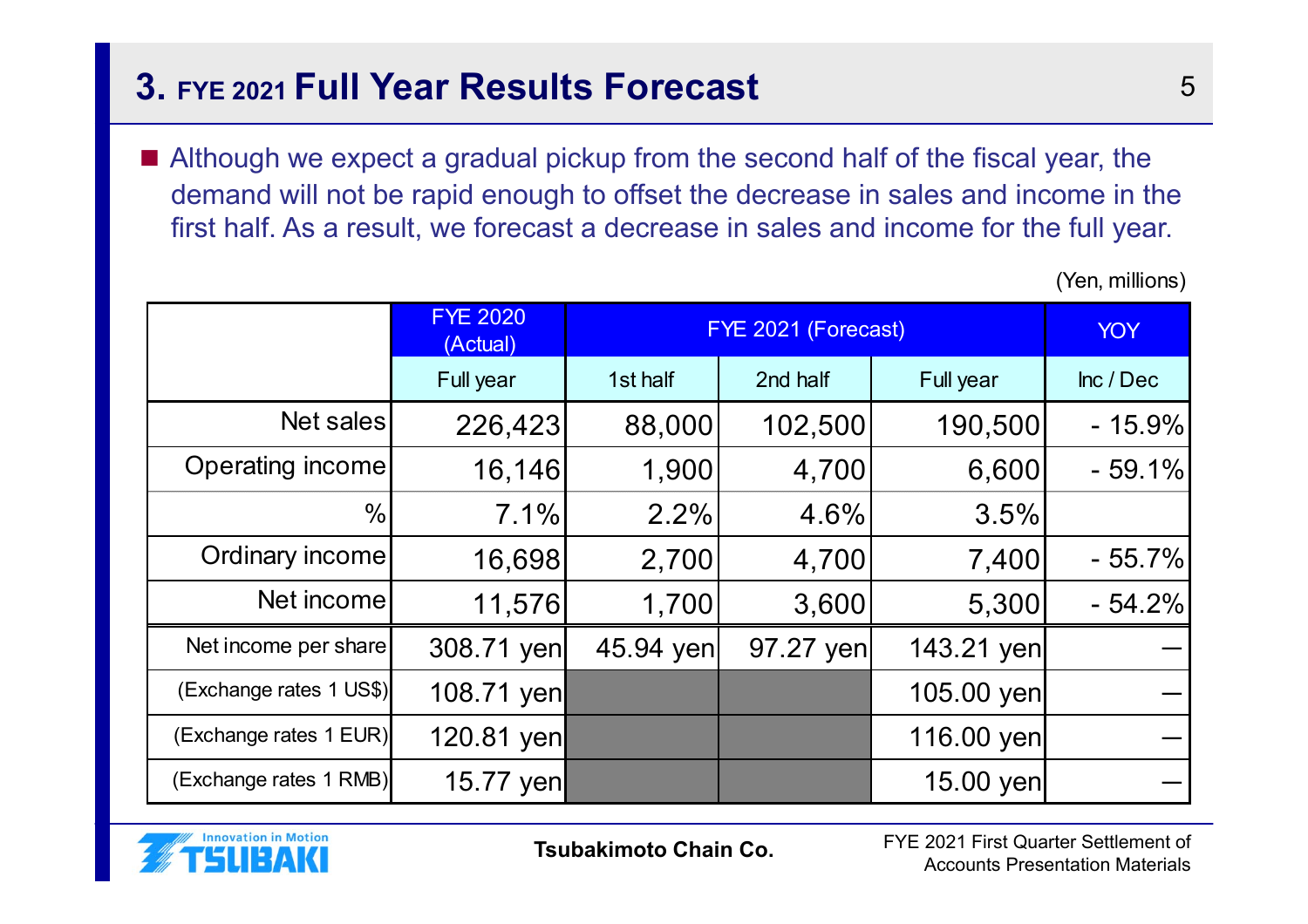

Accounts Presentation Materials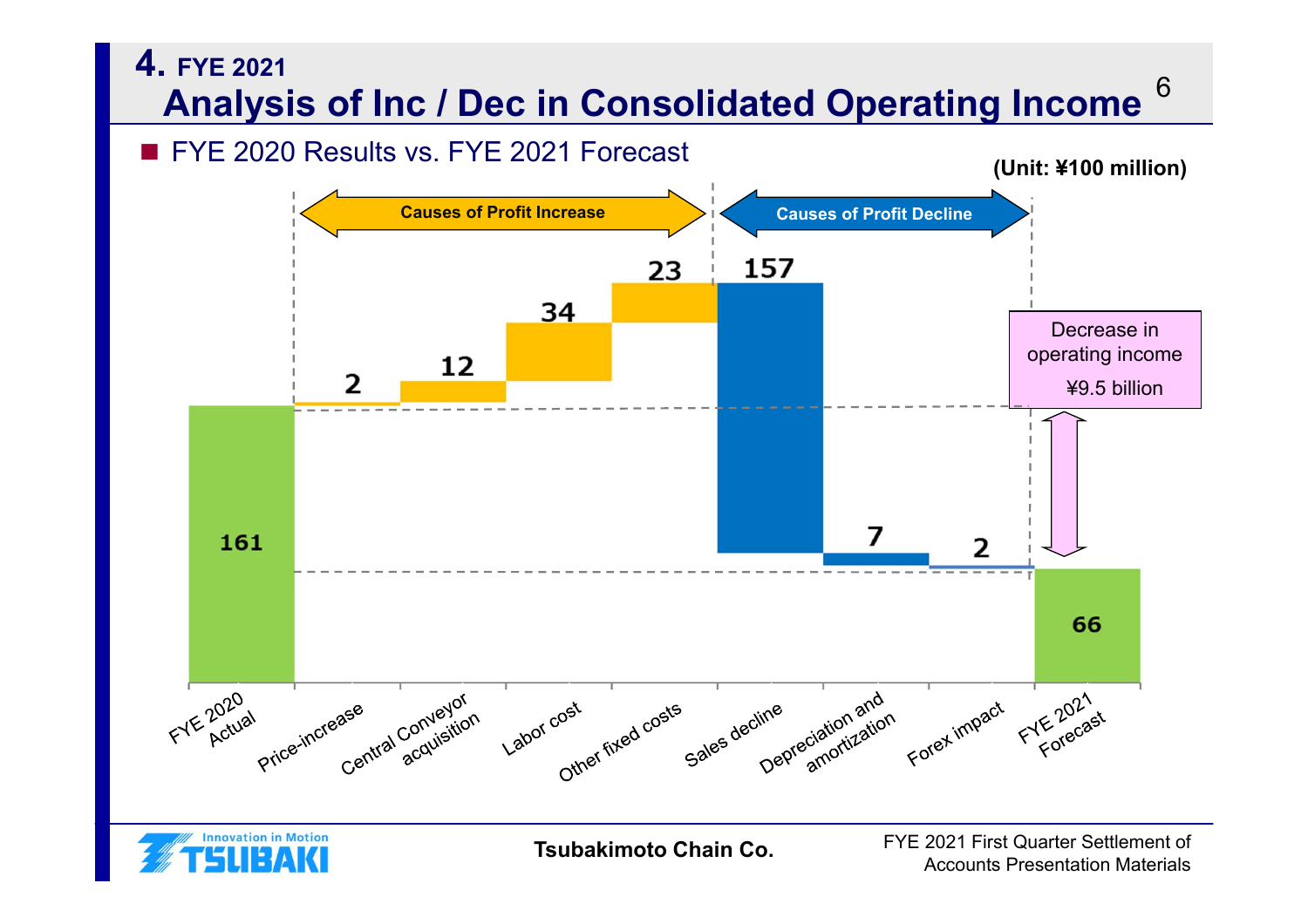## **5. FYE 2021 Forecast by Operation** <sup>7</sup>

|                            |                         | <b>FYE 2020</b><br>(Actual) | FYE 2021 (Forecast) | <b>YOY</b> |           |           |
|----------------------------|-------------------------|-----------------------------|---------------------|------------|-----------|-----------|
|                            |                         | Full year                   | 1st half            | 2nd half   | Full year | Inc / Dec |
|                            | Net sales <sup>*1</sup> | 67,526                      | 28,000              | 30,200     | 58,200    | $-13.8%$  |
| Chain                      | Operating income        | 8,406                       | 2,340               | 2,560      | 4,900     | $-41.7%$  |
|                            | $\frac{0}{0}$           | 12.4%                       | 8.4%                | 8.5%       | 8.4%      |           |
| Power                      | Net sales <sup>*1</sup> | 23,813                      | 9,000               | 9,700      | 18,700    | $-21.5%$  |
| <b>Transmission Units</b>  | Operating income        | 2,189                       | 330                 | 490        | 820       | $-62.5%$  |
| and Components             | $\frac{0}{0}$           | 9.2%                        | 3.7%                | 5.1%       | 4.4%      |           |
|                            | Net sales <sup>*1</sup> | 70,949                      | 22,400              | 28,800     | 51,200    | $-27.8%$  |
| Automotive<br>Parts        | Operating income        | 5,791                       | $-550$              | 2,070      | 1,520     | $-73.8%$  |
|                            | $\frac{0}{0}$           | 8.2%                        |                     | 7.2%       | 3.0%      |           |
| <b>Materials</b>           | Net sales <sup>*1</sup> | 64,212                      | 27,900              | 33,600     | 61,500    | $-4.2%$   |
| Handling<br><b>Systems</b> | Operating income        | 647                         | 420                 | 330        | 750       | 15.9%     |
|                            | $\%$                    | 1.0%                        | 1.5%                | 1.0%       | 1.2%      |           |
| Other <sup>"2</sup>        | Net sales <sup>*1</sup> | 3,542                       | 1,700               | 1,900      | 3,600     | 1.6%      |
|                            | Operating income        | 20                          | $-200$              | $-260$     | $-460$    |           |
|                            | %                       | 0.6%                        |                     |            |           |           |

\*1: Sales figures include internal sales and transfers betw een segments. \*2: "Other" is not a reportable segment.



**Tsubakimoto Chain Co.**

FYE 2021 First Quarter Settlement of Accounts Presentation Materials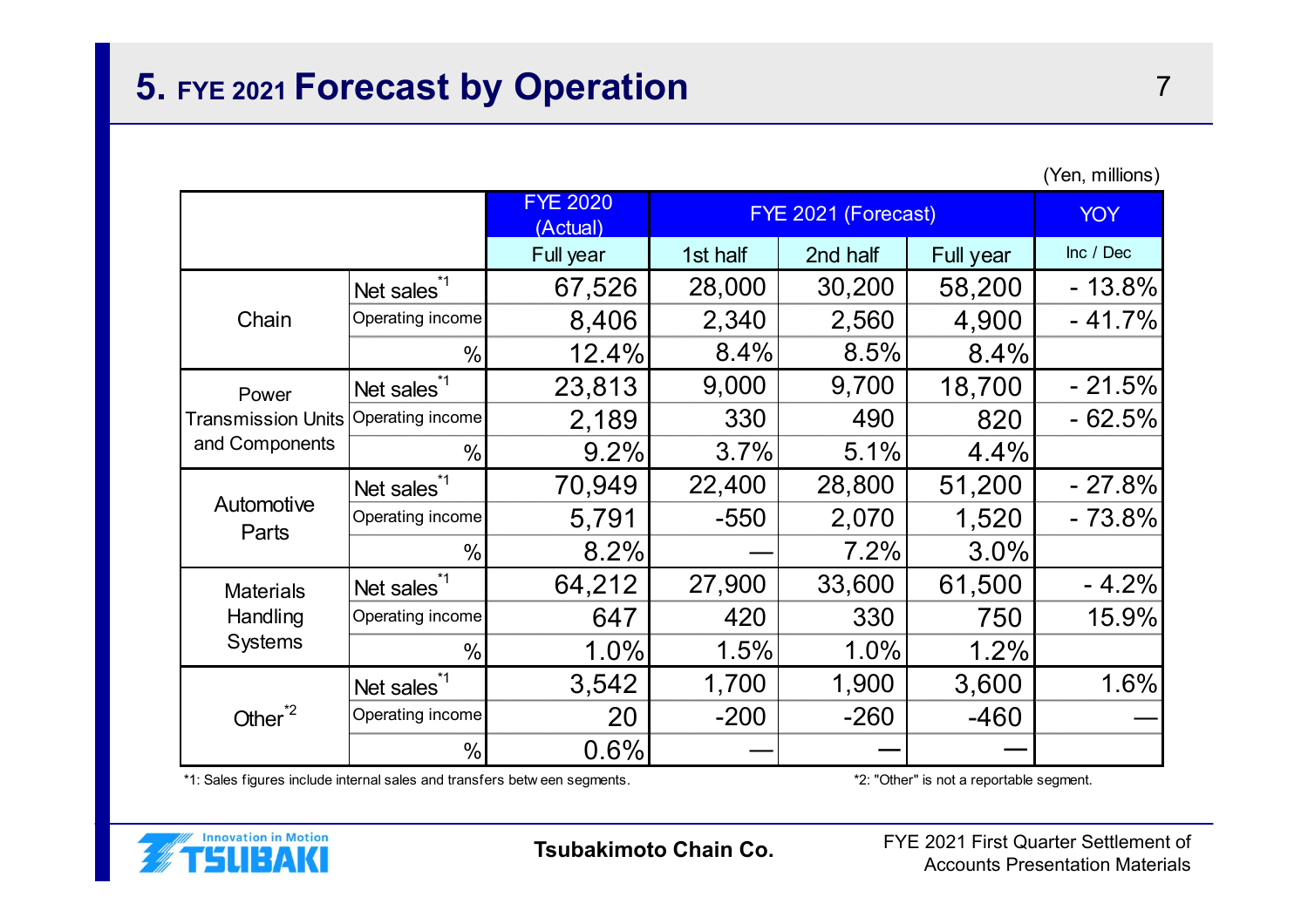# **5. FYE 2021 Chain Operations Forecast** <sup>8</sup>

\*1: Sales figures include internal sales and transfers between segments.



- Japan: The first quarter saw a last-minute rush of demand prior to price increases, but curtailment in investments in steel, automotive-related and other areas means there will likely prevent any substantial improvement in orders from the second half of the fiscal year as well. Subsequently, we forecast a decline in sales and income.
- Americas: Although first quarter results were strong backed by a rally in distributor orders during the fourth quarter of the previous fiscal year, there is growing uncertainty over business prospects as COVID-19 continues to spread. We anticipate that business conditions will be more severe from now on than in the first quarter, and so we forecast a decline in sales and income.
- $\rightarrow$  The overall forecast is a decrease in sales and income.



**Tsubakimoto Chain Co.**

FYE 2021 First Quarter Settlement of Accounts Presentation Materials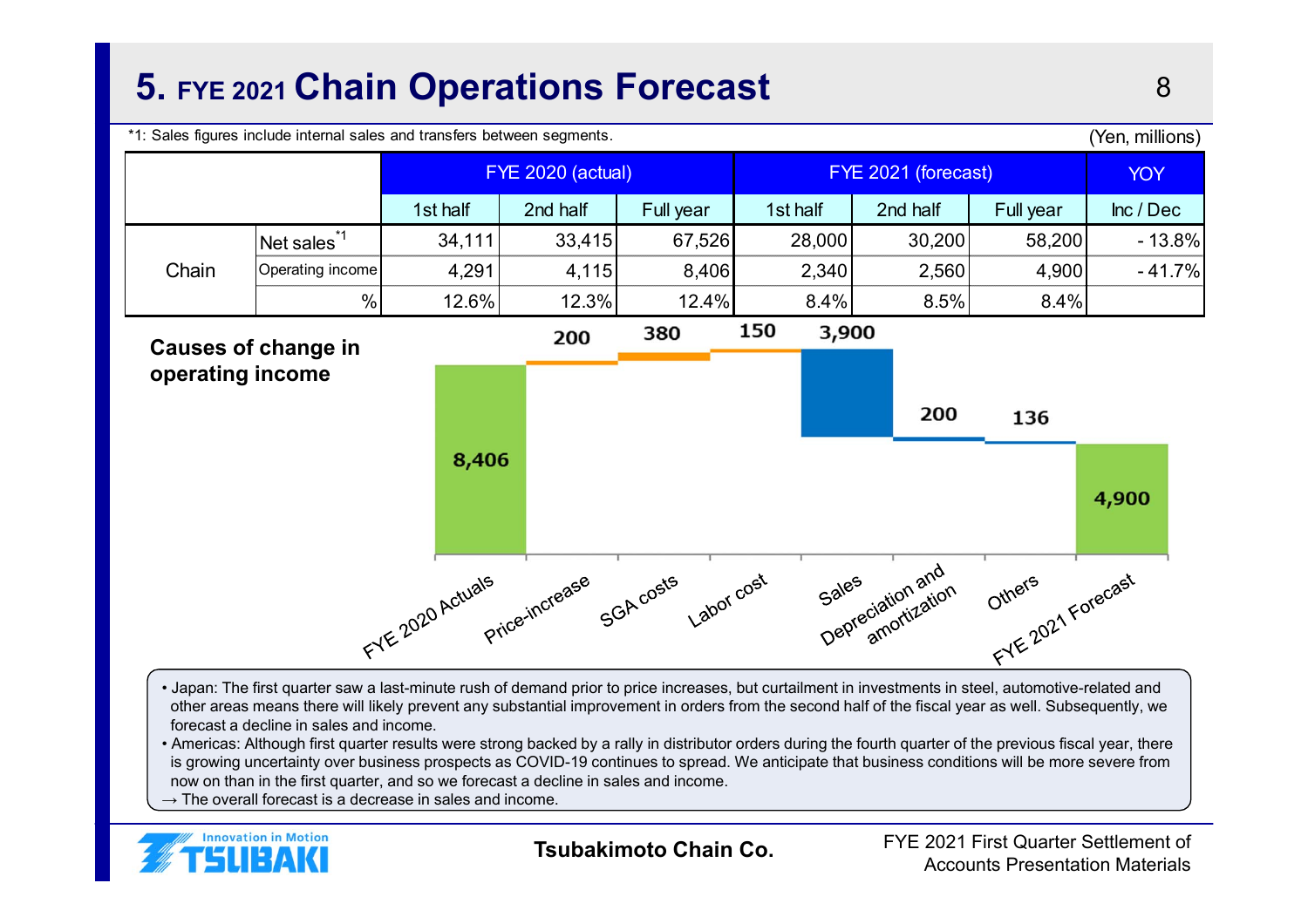# **5. FYE 2021 PTUC Operations Forecast** <sup>9</sup>

\*1: Sales figures include internal sales and transfers between segments.

|                           |                  | <b>FYE 2020 (actual)</b> |          |           | FYE 2021 (forecast) |          |           | <b>YOY</b> |
|---------------------------|------------------|--------------------------|----------|-----------|---------------------|----------|-----------|------------|
|                           |                  | 1st half                 | 2nd half | Full year | 1st half            | 2nd half | Full year | Inc / Dec  |
| Power                     | Net sales        | 12,059                   | 11,754   | 23,813    | 9,000               | 9,700    | 18,700    | $-21.5%$   |
| Transmission<br>Units and | Operating income | 1,104                    | 1,085    | 2,189     | 330                 | 490      | 820       | $-62.5%$   |
| Components                | %                | 9.2%                     | 9.2%     | 9.2%      | 3.7%                | 5.1%     | 4.4%      |            |



- Japan: Although we anticipate a gentle recovery from the third quarter onwards, demand will likely not return to pre-COVID-19 levels; as a result, we forecast a substantial decline in sales and income.
- Indian Ocean Rim: The prolonged lockdown in India is causing a sustained slump in sales of motorcycle cam clutches; subsequently, we forecast a decrease in sales and income.
- $\rightarrow$  The overall forecast is a decrease in sales and income.



**Tsubakimoto Chain Co.**

FYE 2021 First Quarter Settlement of Accounts Presentation Materials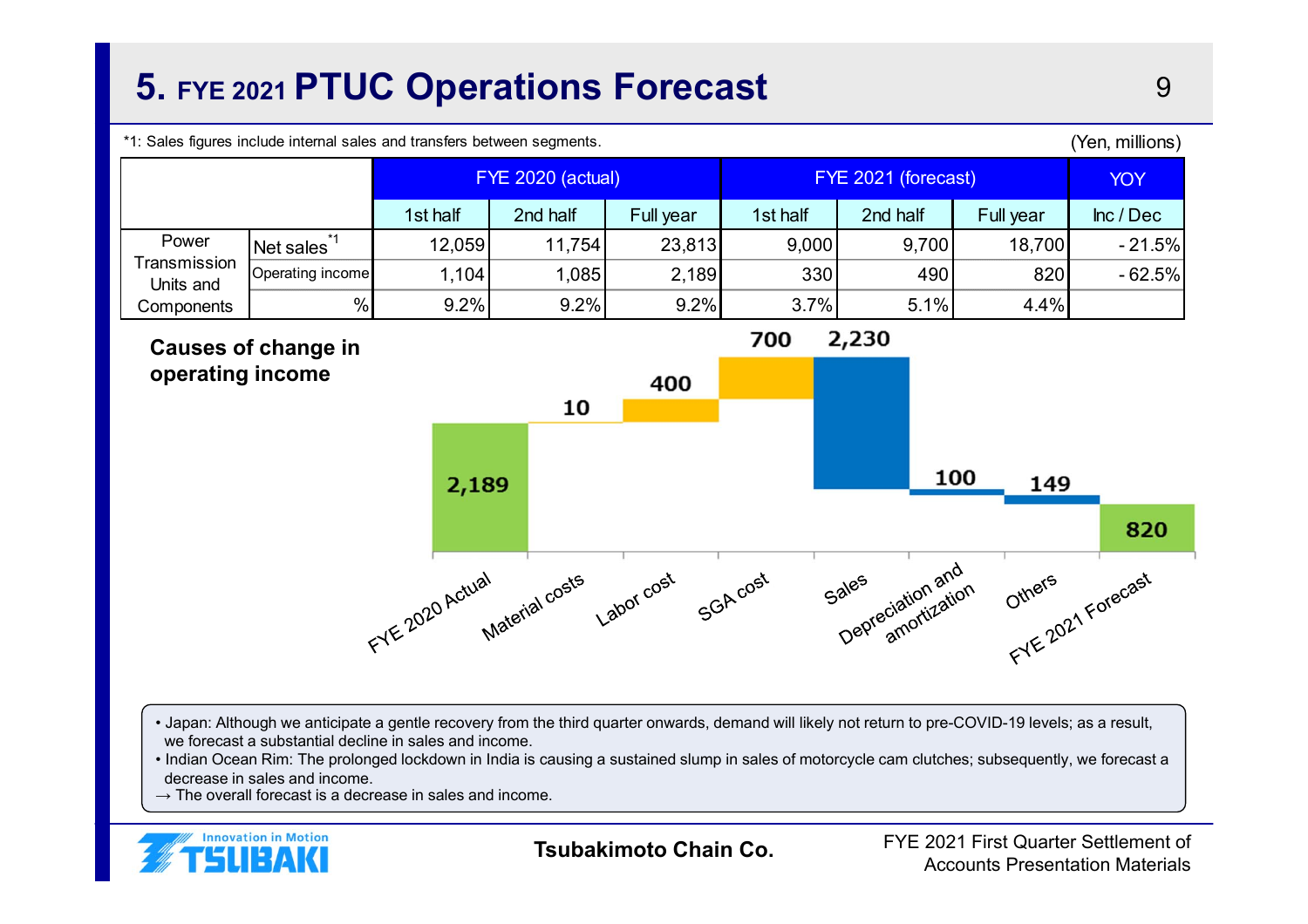# **5. FYE 2021 Automotive Parts Operations Forecast** 10

\*1: Sales figures include internal sales and transfers between segments.

|                     |                            | <b>FYE 2020 (actual)</b> |          |           | FYE 2021 (forecast) |          |           | <b>YOY</b> |
|---------------------|----------------------------|--------------------------|----------|-----------|---------------------|----------|-----------|------------|
|                     |                            | 1st half                 | 2nd half | Full year | 1st half            | 2nd half | Full year | Inc / Dec  |
| Automotive<br>Parts | $ $ Net sales $^{\degree}$ | 36,353                   | 34,596   | 70,949    | 22,400              | 28,800   | 51,200    | $-27.8%$   |
|                     | Operating income           | 2,826                    | 2,965    | 5,791     | ▲ 550               | 2,070    | 1,520     | $-73.8%$   |
|                     | %                          | 7.8%                     | 8.6%     | 8.2%      |                     | 7.2%     | 3.0%      |            |



- ・Japan: After bottoming out in the first quarter, demand is gradually recovering but likely not to pre-COVID-19 levels; therefore, we forecast a decline in sales and income.
- ・Americas: Similar to Japan, the market is gradually recovering after hitting the bottom in the first quarter. However, the vehicle model mix has been deteriorating since before COVID-19, and so we forecast a decline in sales and income.
- ・China: Despite a bottoming out and a rapid recovery both in the first quarter, we forecast the recovery will be mostly at FYE 2020 levels.
- $\rightarrow$  The overall forecast is a decrease in sales and income.



**Tsubakimoto Chain Co.**

FYE 2021 First Quarter Settlement of Accounts Presentation Materials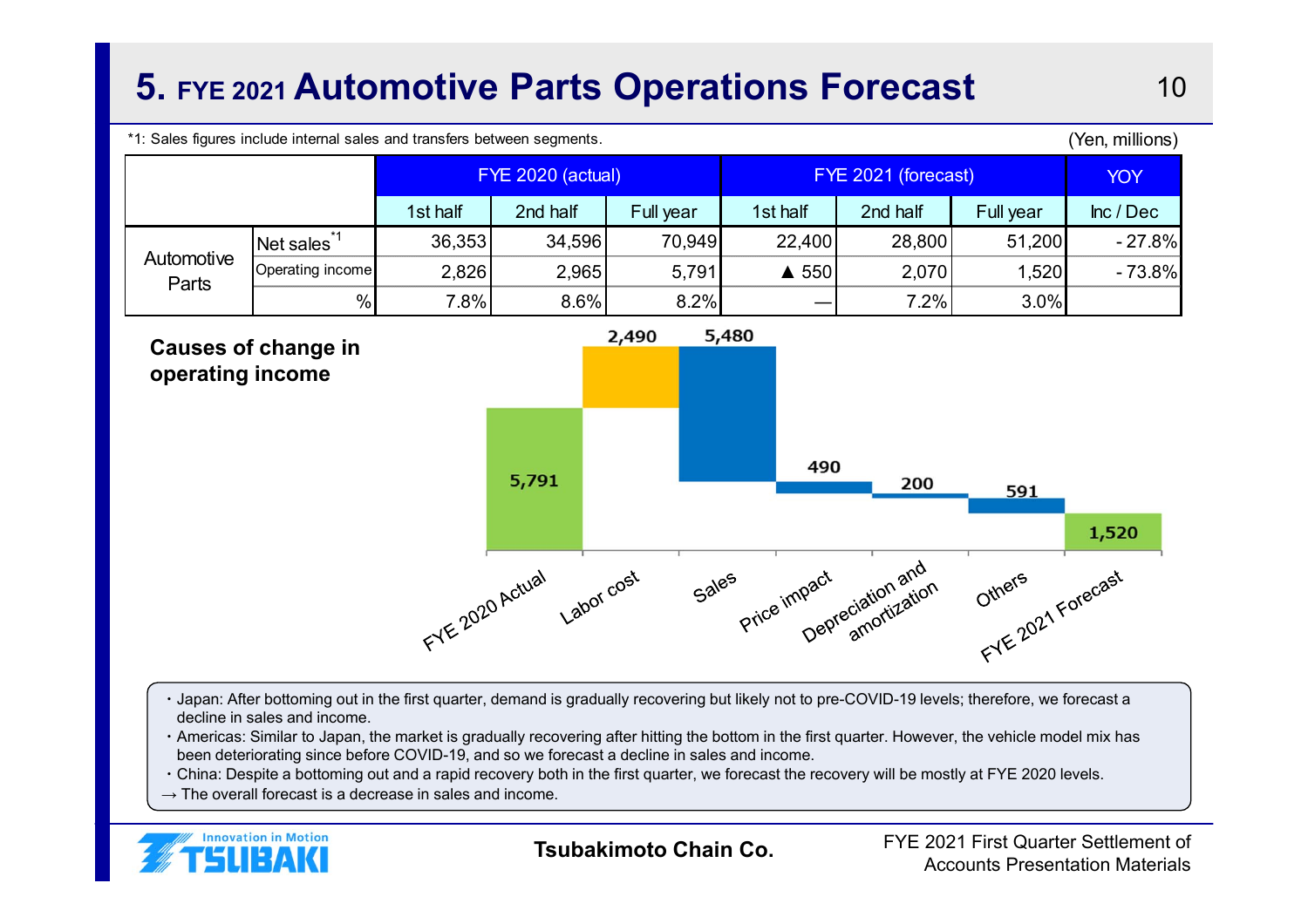# **5. FYE 2021 Materials Handling Systems Operations Forecast** <sup>11</sup>

\*1: Sales figures include internal sales and transfers between segments.

(Yen, millions)

|                                                |                  | <b>FYE 2020 (actual)</b> |          |           | FYE 2021 (forecast) |          |            | <b>YOY</b> |
|------------------------------------------------|------------------|--------------------------|----------|-----------|---------------------|----------|------------|------------|
|                                                |                  | 1st half                 | 2nd half | Full year | 1st half            | 2nd half | Full year  | Inc / Dec  |
| <b>Materials</b><br>Handling<br><b>Systems</b> | Net sales        | 31,750                   | 32,462   | 64,212    | 27,900              | 33,600   | 61,500     | $-4.2%$    |
|                                                | Operating income | 507                      | 140      | 647       | 420                 | 330      | <b>750</b> | 15.9%      |
|                                                | %                | $.6\%$                   | 0.4%     | 1.0%      | 1.5%                | 1.0%     | 1.2%       |            |



- Japan: Sales of bulk conveyance equipment at subsidiaries remain strong. Although COVID-19 actually led to an increase in inquiries for automatic sorting machines for the distribution industry, net sales fell due to the timing of orders and the overall result was a decline in sales. Income also fell due to deteriorating project profitability.
- Americas: Large projects for vehicle manufacturing plants contributed to an increase in sales, and a decline in construction costs incurred in the previous fiscal year and other factors resulted in an increase in income.
- $\rightarrow$  The overall forecast is a decrease in sales and an increase in income.



**Tsubakimoto Chain Co.**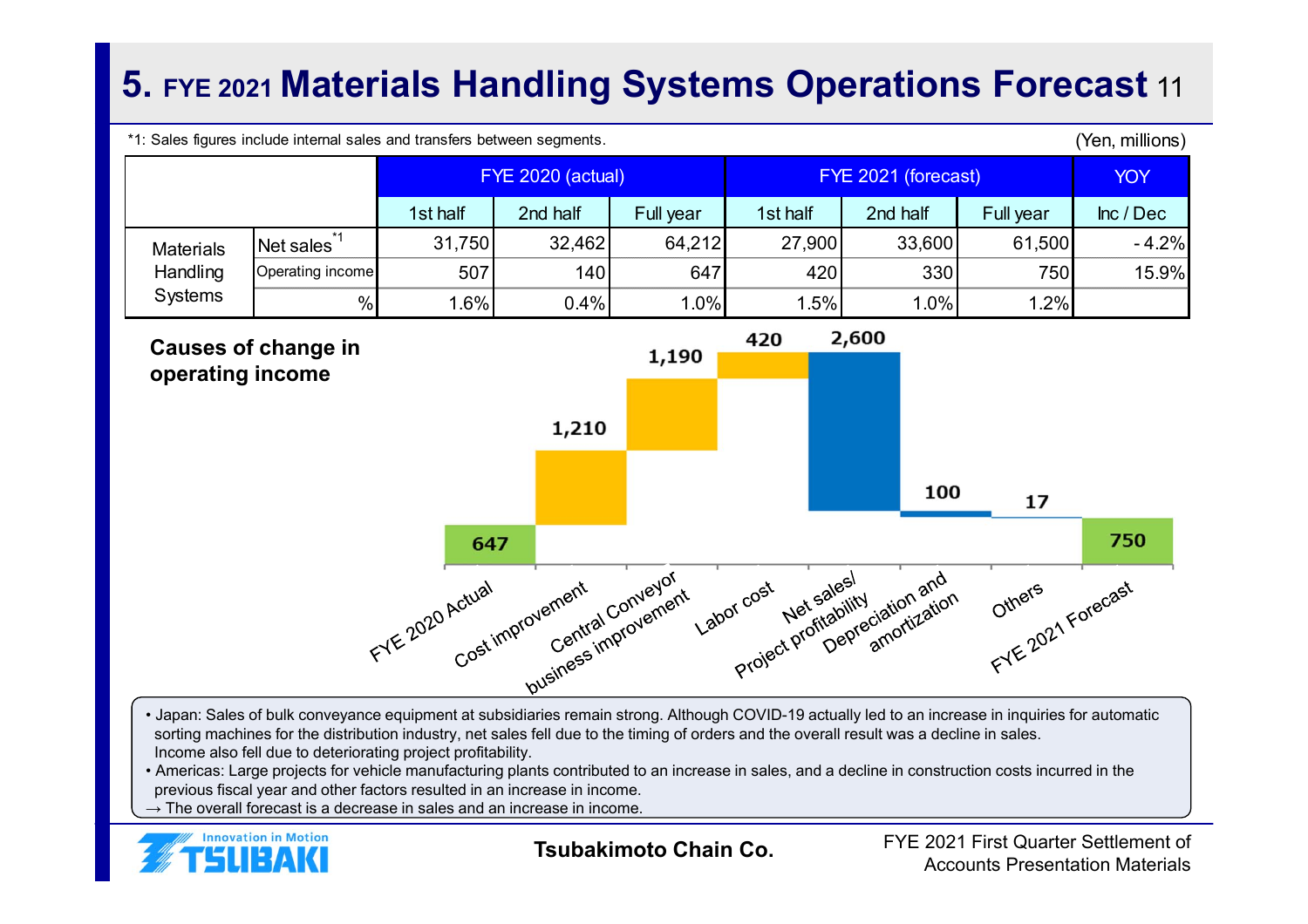# **6. Mayfran Business in Europe** 12

#### ■Improving Profitability of the Mayfran Business in Europe

# <Improving Profitability>

• Liquidation of unprofitable projects and optimization of staff allocation

<Future Growth Strategies and Current Trends>

- Simultaneous launch of the new product Clean Sweep GII in Japan, the Americas and Europe
	- Joint development by three operating bases in Japan, the Americas and Europe will enable the effective use of limited development personnel.
	- Conduct field tests and other activities at these three bases, and expend sales by exchanging information without any time discrepancies.





**Tsubakimoto Chain Co.**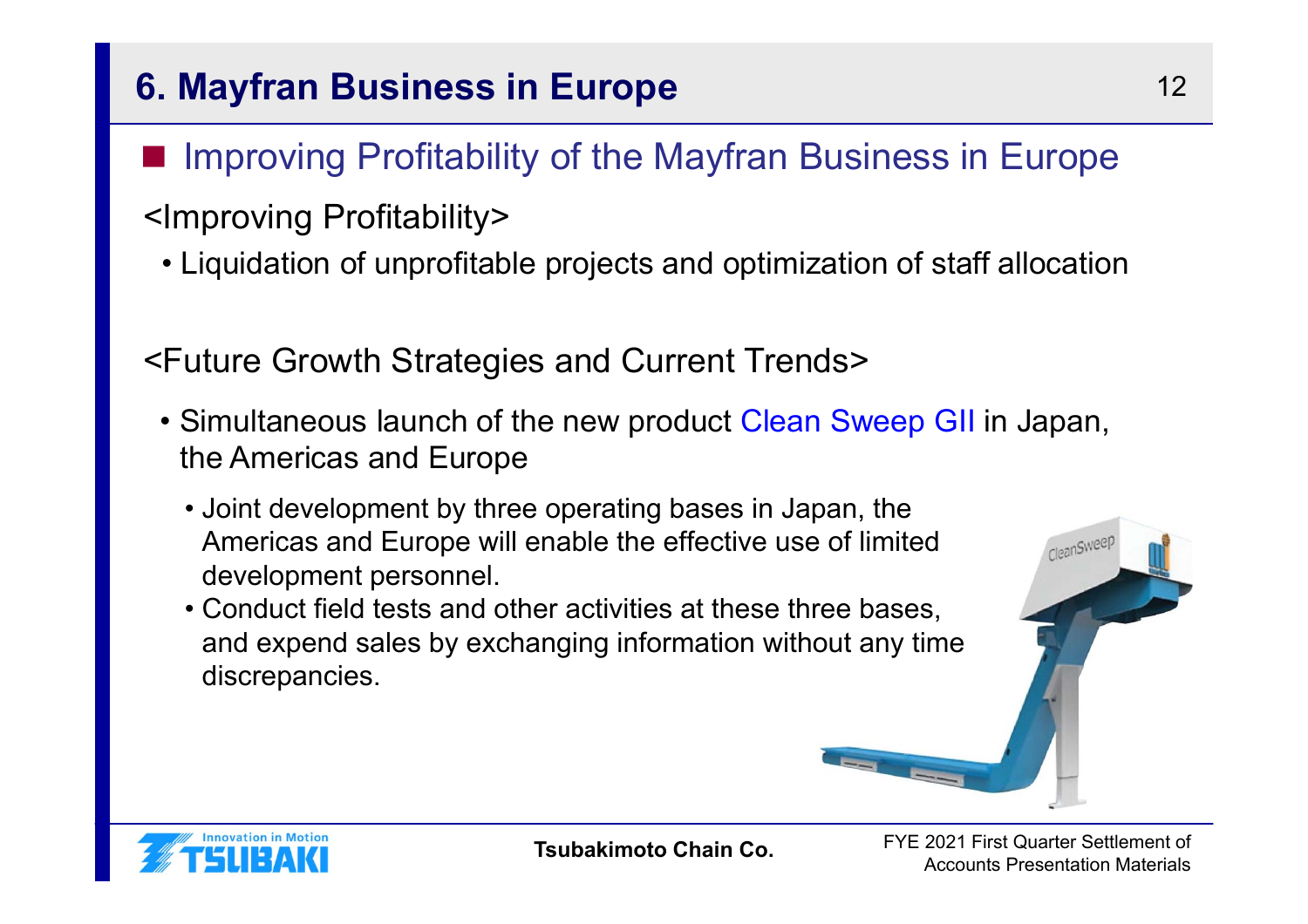# **7. FYE 2021 Capital Investment and Depreciation** 13

### ■ Capital Injection to Strengthen Growth Potential

1) Update equipment to improve productivity in Chain and PTUC operations

2) Reinforce equipment for automotive parts

#### Capital Investment and Depreciation Trend

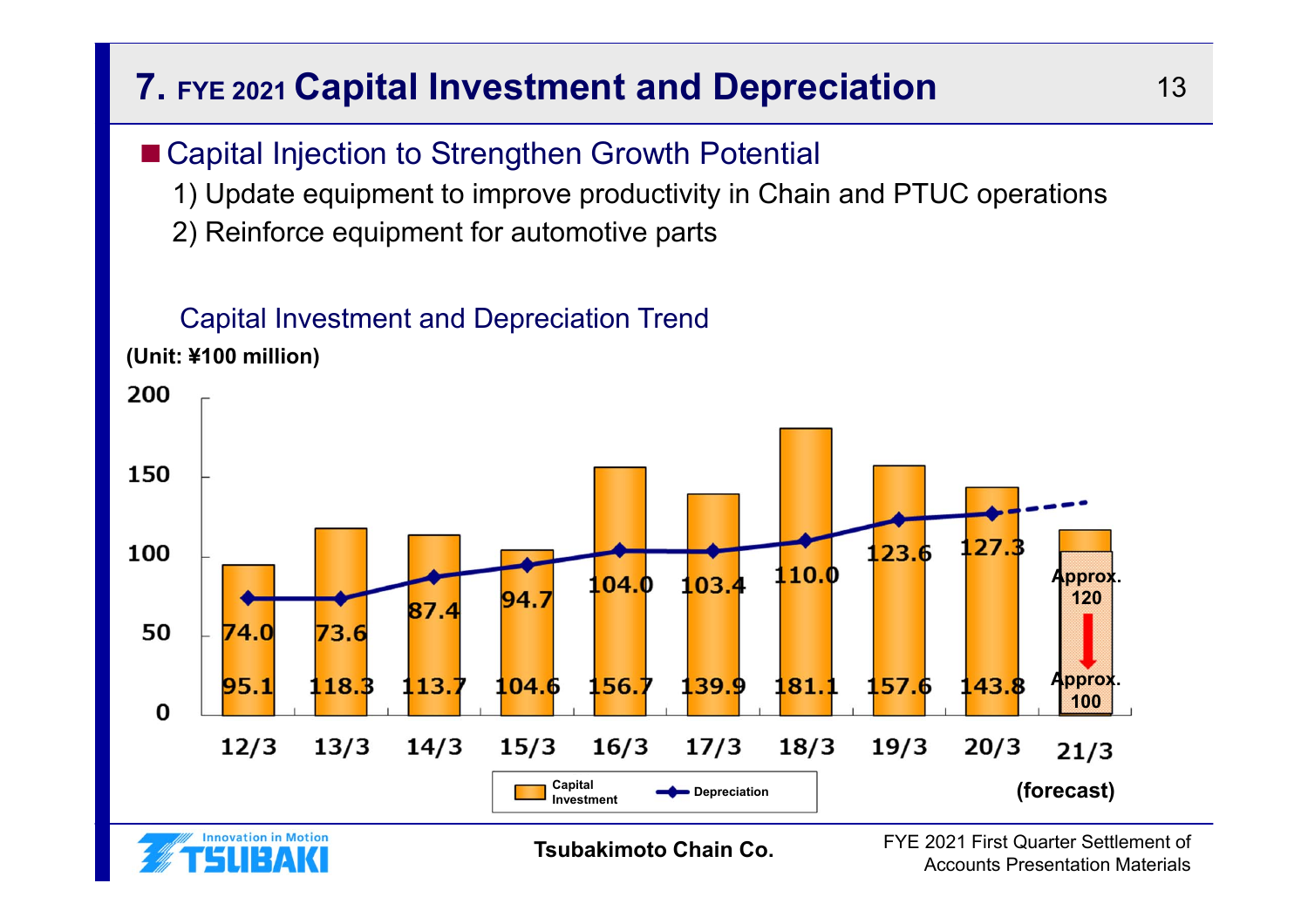# **8. FYE 2021 Return to Stockholders**

#### ■Dividend policy

• The company aims to maintain its profit distribution based on a consolidated dividend payout ratio of 30%, under a basic policy of reflecting consolidated results in the dividend.





**Tsubakimoto Chain Co.**